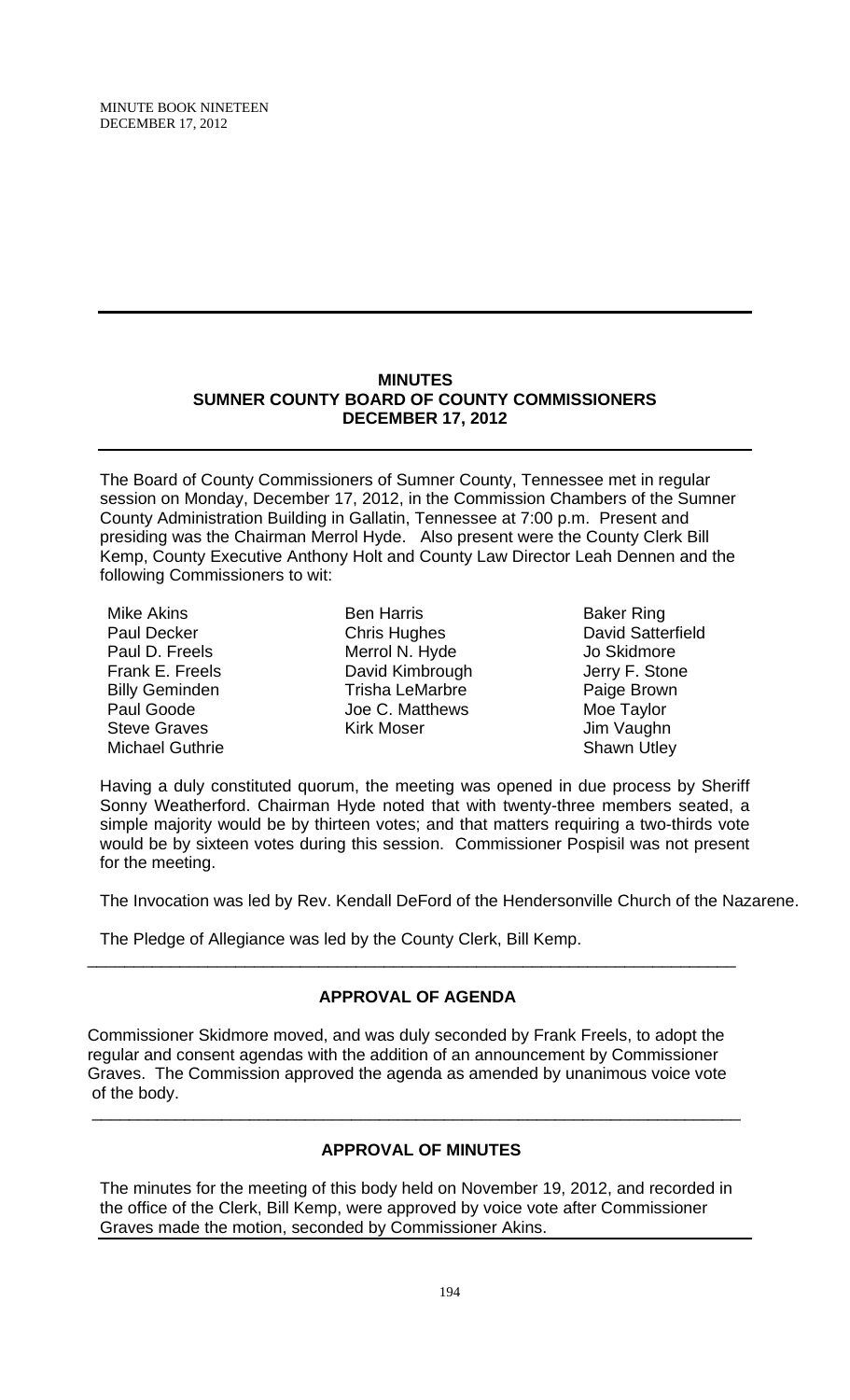# **RECOGNITION OF THE PUBLIC**

 Chairman Hyde opened the floor to allow the public to speak concerning any matter on the agenda.

David Whitt of 1030 Margaret Drive in Hendersonville and Erskine. P. Ausbrooks of 140 Fairways Drive in Hendersonville spoke on the resolutions before the Commission to move aggressively to monitor and take action regarding the TIF agreement.

\_\_\_\_\_\_\_\_\_\_\_\_\_\_\_\_\_\_\_\_\_\_\_\_\_\_\_\_\_\_\_\_\_\_\_\_\_\_\_\_\_\_\_\_\_\_\_\_\_\_\_\_\_\_\_\_\_\_\_\_\_\_\_\_\_\_

With no one else wishing to speak, recognition of the public was closed.

# **CONSENT AGENDA**

Commissioner Taylor moved, seconded by Commissioner Geminden, to approve the following items on the Consent Agenda:

## **1212-06 A RESOLUTION APPROVING BUDGET TRANSFERS AND ADJUSTMENTS FOR THE SUMNER COUNTY BOARD OF EDUCATION**

**BE IT RESOLVED** by the Sumner County Board of County Commissioners meeting in regular session on this the  $17<sup>th</sup>$  day of December, 2012, that this body does hereby approve the Budget transfers and adjustments for the Sumner County Board of Education as shown on the attached five pages.

## **1212-07 A RESOLUTION TO FILE THE BUDGET DISCLOSURES FOR THE SUMNER COUNTY BOARD OF EDUCATION**

\_\_\_\_\_\_\_\_\_\_\_\_\_\_\_\_\_\_\_\_\_\_\_\_\_\_\_\_\_\_\_\_\_\_\_\_\_\_\_\_\_\_\_\_\_\_\_\_\_\_\_\_\_\_\_\_\_\_\_\_\_\_\_\_

**BE IT RESOLVED** by the Sumner County Board of County Commissioners meeting in regular session on this the  $17<sup>th</sup>$  day of December, 2012, that this body does hereby file the Budget Disclosures for the Sumner County Board of Education as shown on the attached two pages.

\_\_\_\_\_\_\_\_\_\_\_\_\_\_\_\_\_\_\_\_\_\_\_\_\_\_\_\_\_\_\_\_\_\_\_\_\_\_\_\_\_\_\_\_\_\_\_\_\_\_\_\_\_\_\_\_\_\_\_\_\_\_\_\_

## **1212-08 A RESOLUTION APPROPRIATING \$7,000.00 AS PASS-THROUGH FUNDS FROM COUNTY GENERAL FUND CONTRIBUTIONS TO BUDGET OF SHERIFF-ANIMAL CONTROL FROM A CONTRIBUTION BY MARS PETCARE**

**BE IT RESOLVED** by the Sumner County Board of County Commissioners meeting in regular session on this the  $17<sup>th</sup>$  day of December, 2012, that this body hereby appropriates \$7,000.00 in pass-through funds from County General Fund Contributions to the budget of the Sheriff-Animal Control from a contribution by Mars Petcare as shown on the attachment herewith.

## **1212-09 A RESOLUTION APPROPRIATING \$3,353.46 AS PASS THROUGH FUNDS FROM COUNTY GENERAL FUND E-RATE FUNDING TO THE BUDGET OF THE HENDERSONVILLE LIBRARY**

\_\_\_\_\_\_\_\_\_\_\_\_\_\_\_\_\_\_\_\_\_\_\_\_\_\_\_\_\_\_\_\_\_\_\_\_\_\_\_\_\_\_\_\_\_\_\_\_\_\_\_\_\_\_\_\_\_\_\_\_\_\_\_\_

 **BE IT RESOLVED** by the Sumner County Board of County Commissioners meeting in regular session on this the  $17<sup>th</sup>$  day of December, 2012, that this body hereby appropriates \$3,353.46 as pass through funds from County General Fund E-Rate Funding to the budget of the Hendersonville Library as shown on the attached schedule.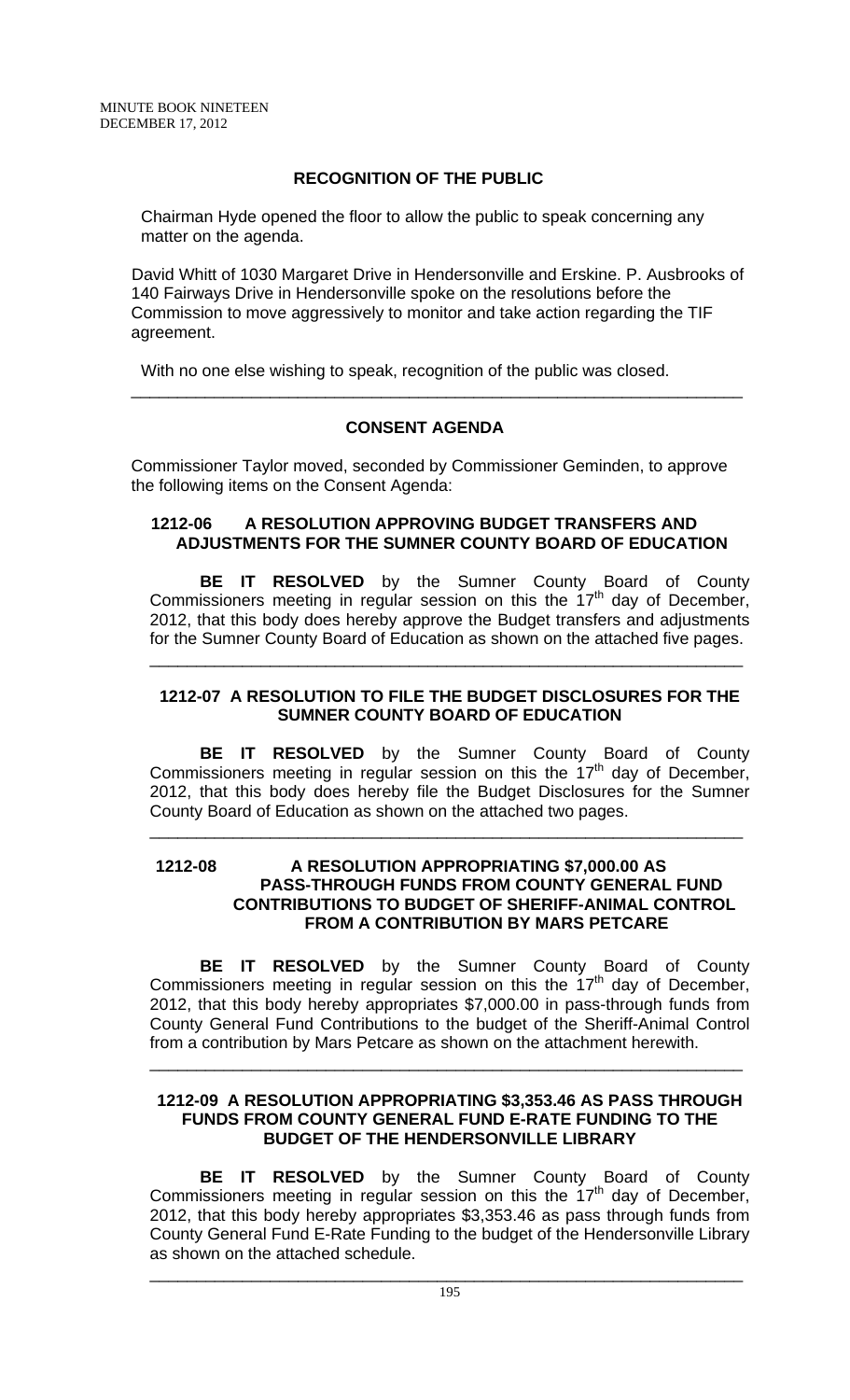## **1212-10 A RESOLUTION APPROPRIATING \$10,000.00 FROM THE COUNTY GENERAL FUND INSURANCE RECOVERY TO THE BUDGET OF EMERGENCY SERVICES FOR AMBULANCE REPAIRS**

 **BE IT RESOLVED** by the Sumner County Board of County Commissioners meeting in regular session on this the 17th day of December, 2012 that this body hereby appropriates \$10,000.00 from County General Fund Insurance Recovery to the budget of Emergency Services for ambulance repairs as shown on the attachment herewith.

\_\_\_\_\_\_\_\_\_\_\_\_\_\_\_\_\_\_\_\_\_\_\_\_\_\_\_\_\_\_\_\_\_\_\_\_\_\_\_\_\_\_\_\_\_\_\_\_\_\_\_\_\_\_\_\_\_\_\_\_\_\_\_\_

## **1212-11 A RESOLUTION APPROPRIATING \$2,500.00 FROM COUNTY GENERAL UNASSIGNED FUND BALANCE TO COUNTY GENERAL HIGHWAY ACCOUNT LINE FOR SIGNAL REPAIRS**

 **BE IT RESOLVED** by the Sumner County Board of County Commissioners meeting in regular session on this the  $17<sup>th</sup>$  day of December, 2012 that this body hereby appropriates \$2,500.00 from County General Fund Unassigned Fund Balance to County General Highway account line for signal repairs as shown on attachment herewith.

\_\_\_\_\_\_\_\_\_\_\_\_\_\_\_\_\_\_\_\_\_\_\_\_\_\_\_\_\_\_\_\_\_\_\_\_\_\_\_\_\_\_\_\_\_\_\_\_\_\_\_\_\_\_\_\_\_\_\_\_\_\_\_\_

## **1212-12 A RESOLUTION RESTATING THE POLICY THAT SUMNER COUNTY, TENNESSEE DOES NOT DISCRIMINATE ON THE BASIS OF RACE, SEX, COLOR, RELIGION, NATIONAL ORIGIN, AGE, DISABILITY OR VETERAN STATUS**

**BE IT RESOLVED** by the Sumner County Board of County Commissioners meeting in regular session on this the  $17<sup>th</sup>$  day of December, 2012, that this body hereby restates its policy that Sumner County, Tennessee, does not discriminate on the basis of race, sex, color, religion, national origin, age, disability or veteran status.

\_\_\_\_\_\_\_\_\_\_\_\_\_\_\_\_\_\_\_\_\_\_\_\_\_\_\_\_\_\_\_\_\_\_\_\_\_\_\_\_\_\_\_\_\_\_\_\_\_\_\_\_\_\_\_\_\_\_\_\_\_\_\_\_

\_\_\_\_\_\_\_\_\_\_\_\_\_\_\_\_\_\_\_\_\_\_\_\_\_\_\_\_\_\_\_\_\_\_\_\_\_\_\_\_\_\_\_\_\_\_\_\_\_\_\_\_\_\_\_\_\_\_\_\_\_\_\_\_

Tax Refunds were listed as follows:

• Billy Newton etux Jo Ann Brady **\$523.90** 

Chairman Hyde declared the resolutions on the Consent Agenda approved on the first and final reading.

# **REPORT OF THE CHAIR**

 $\overline{\phantom{a}}$  , and the contribution of the contribution of the contribution of the contribution of the contribution of  $\overline{\phantom{a}}$ 

Chairman Hyde noted the passing of former County Commissioner Bill Craig and the mother of former County Commissioner Bruce Rainey.

Commissioner Frank Freels introduced the following resolution and moved for approval. Commissioner LeMarbre seconded the motion.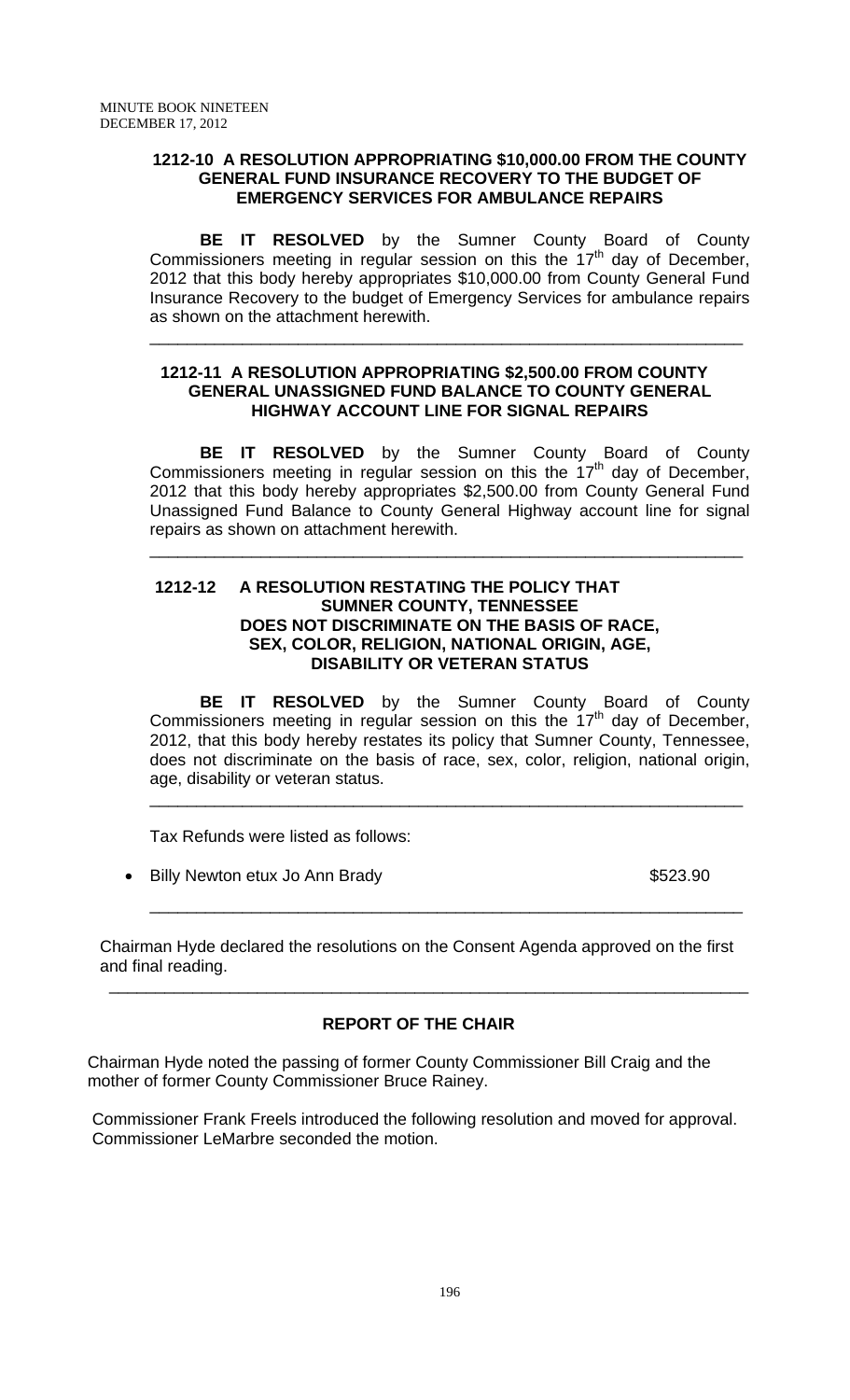## **A RESOLUTION HONORING THE BEECH HIGH SCHOOL BUCCANEERS FOOTBALL TEAM AND COACH ANTHONY CRABTREE**

 **WHEREAS,** the Beech High School Buccaneers football team led by Coach Anthony Crabtree and his outstanding staff have ended their season with a record of fifteen wins and no losses and for the second time in four years won the Class 5A state football championship; and

**WHEREAS,** the Beech High School Buccaneers football team played with pride and spirit and through their diligent efforts have brought honor to themselves, their school and Sumner County by their outstanding performance and dedicated efforts; and

 **WHEREAS,** this outstanding group of young men should be honored for their amazing feats both on the football field and for the legacy they will leave for Beech High School and this county.

**NOW, THEREFORE BE IT RESOLVED** by the Sumner County Board of County Commissioners meeting in regular season on this the  $17<sup>th</sup>$  day of December, 2012, that this body does hereby commend the Beech High School Buccaneers football team and Coach Anthony Crabtree for their outstanding season; and

**BE IT FURTHER RESOLVED** that this resolution is to be spread on the minutes of this body and the Clerk is to furnish a copy of this resolution to the Beech High School Buccaneers football team and Coach Anthony Crabtree.

Chairman Hyde declared the resolution honoring the Beech High School football team and coach approved by unanimous voice vote of the body.

\_\_\_\_\_\_\_\_\_\_\_\_\_\_\_\_\_\_\_\_\_\_\_\_\_\_\_\_\_\_\_\_\_\_\_\_\_\_\_\_\_\_\_\_\_\_\_\_\_\_\_\_\_\_\_\_\_\_\_\_\_\_\_\_

\_\_\_\_\_\_\_\_\_\_\_\_\_\_\_\_\_\_\_\_\_\_\_\_\_\_\_\_\_\_\_\_\_\_\_\_\_\_\_\_\_\_\_\_\_\_\_\_\_\_\_\_\_\_\_\_\_\_\_\_\_\_\_\_

# **REPORT FROM COUNTY OFFICIALS**

County Officials filed the following reports: County Investments, County General Fund, County Debt Service Fund, County Highway Fund, County Capital Outlay Fund, School General Purpose Fund, School Federal Projects Fund, School Food Service Fund, Employee Health Insurance Trust Fund, Employee Dental Insurance Trust Fund, Casualty Insurance Trust Fund, County Trustee Funds, Special Reports: County Dental Insurance Claim Payments, County Health Insurance Claim Payments, County Property Tax Collections, County EMS Billing/Collections/Balances, County Sales Tax Collections, County Wheel Tax Collections, County Tax Rates/Property Values and County School Loan Program Rates. Approval of the filing of these records does not certify to the accuracy of the documents.

Chairman Hyde introduced the following resolution:

## **1212-NOT A RESOLUTION TO APPROVE AND ACCEPT APPLICATIONS FOR NOTARY PUBLIC POSITIONS AND PERSONAL SURETY GUARANTORS**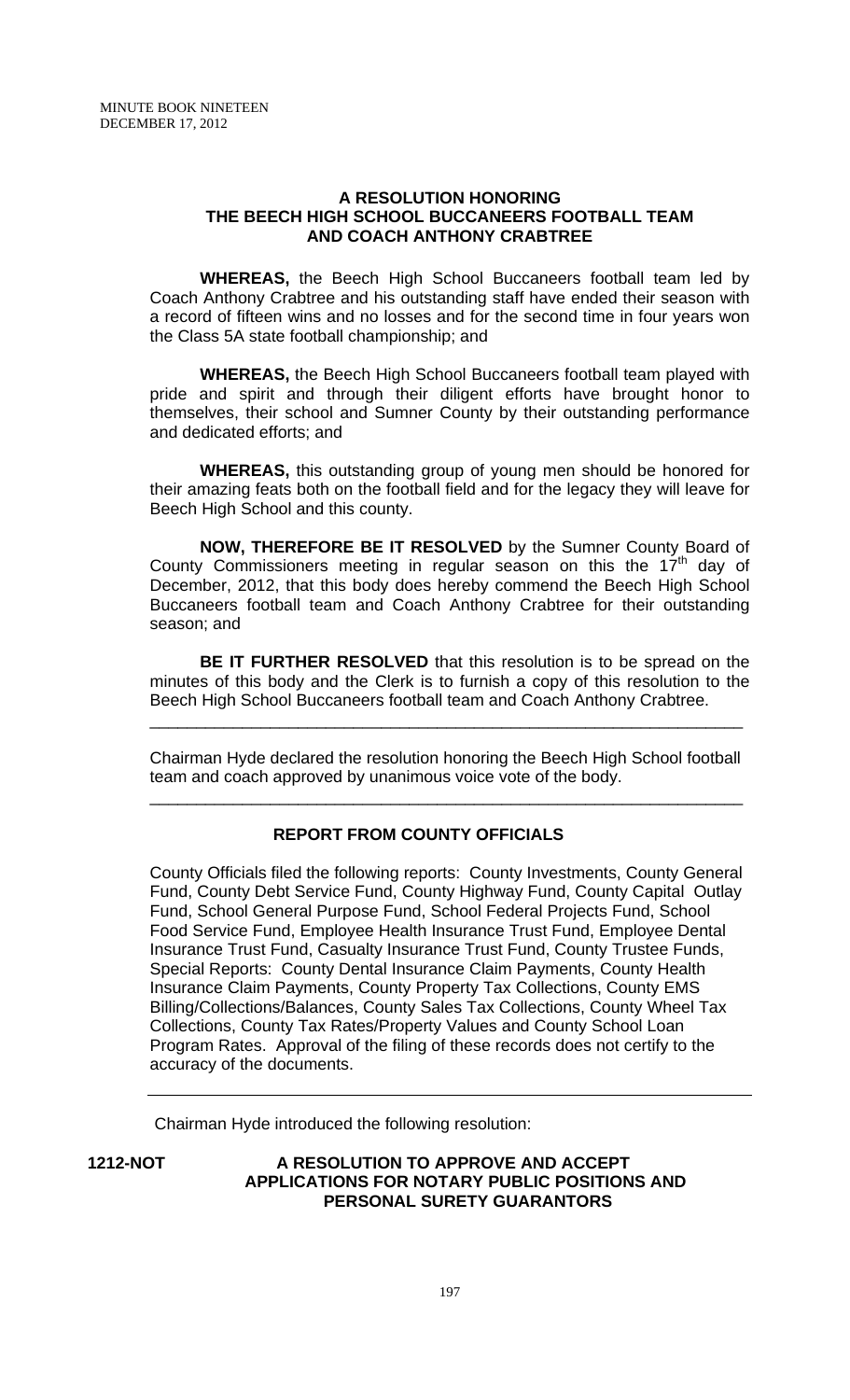**WHEREAS,** according to the law of the State of Tennessee, an individual must apply for the office of notary public in the county of residence, or of their principal place of business; and

 **WHEREAS**, state statute requires personal sureties making bonds for Notaries publics to be approved by the Sumner County Commission; and

 **WHEREAS,** said applicant must be approved by the County Commission assembled; and

 **WHEREAS,** Bill Kemp, Sumner County Clerk, has certified according to the records of his office that the persons named on the attached listing labeled "SUMNER COUNTY NOTARY PUBLIC APPLICATIONS and SURETY GUARANTORS" have duly applied for the positions so sought; and

### **BE IT FURTHER RESOLVED THAT THIS TAKE EFFECT FROM AND AFTER PASSAGE.**

### **NOTARIES PUBLIC ELECTION**

 **–––––––––––––––––––––––––––––––––––––––––––––––––––––––––**

CONNIE I AUSTIN ANITA JO HAYZLETT JENNIFER BELLO SANDRA D JACKSON JOY BENNETT JAMES R JONES CINDY L BRAZEL JENNIFER LEMMON DREW BURGETT DAVID A LEWIS CATHERINE J BURRIS STACEY MASSINGALE MERRY CAMPBELL EDWIN M MIMMS DAN CARMACK JENNIFER A MUSTAIN DWIGHT N DAVIS SR BRUCE N OLDHAM GREG D DAVIS EVELYN D OLIVER LESLIE D DAWES ANGELA DICKENS TERESA K SADLER MICHAEL N DONAHOE TERESA SAVAGE PATSY P DONAHOE TONI SIMPSON ZALE DOWLEN LINDA STOREY FRANK FREELS JR LYNDY THOMPSON RHONDA GROVES-SOECHTING

 PERSONAL SURETY NATHAN HARSH JOE HARSH SUE DUNNING JOE WHITAKER

Upon motion of Commissioner Frank Freels, seconded by Commissioner Graves, voting was recorded in the following manner:

| Akins        |   |         | Taylor          |   |               | Geminden Y    |
|--------------|---|---------|-----------------|---|---------------|---------------|
| Utley        | Y |         | Graves          |   |               | Satterfield Y |
| F. Freels    | Y |         | <b>Matthews</b> |   | <b>Harris</b> |               |
| Ring         |   |         | <b>Brown</b>    |   | Vaughn        | Y             |
| LeMarbre     | Y |         | Moser           |   | Decker        | Y             |
| Hyde         | Y |         | <b>Hughes</b>   | Y |               | Kimbrough Y   |
| Goode        | Y |         | Skidmore        |   | P. Freels     | A             |
| <b>Stone</b> | A |         | Guthrie         |   |               |               |
| 1212-NOTARY  |   | Yes: 21 | No: 0           |   | Abs: 2        | 07:18 PM      |

Chairman Hyde declared the election of Notaries Public by the body.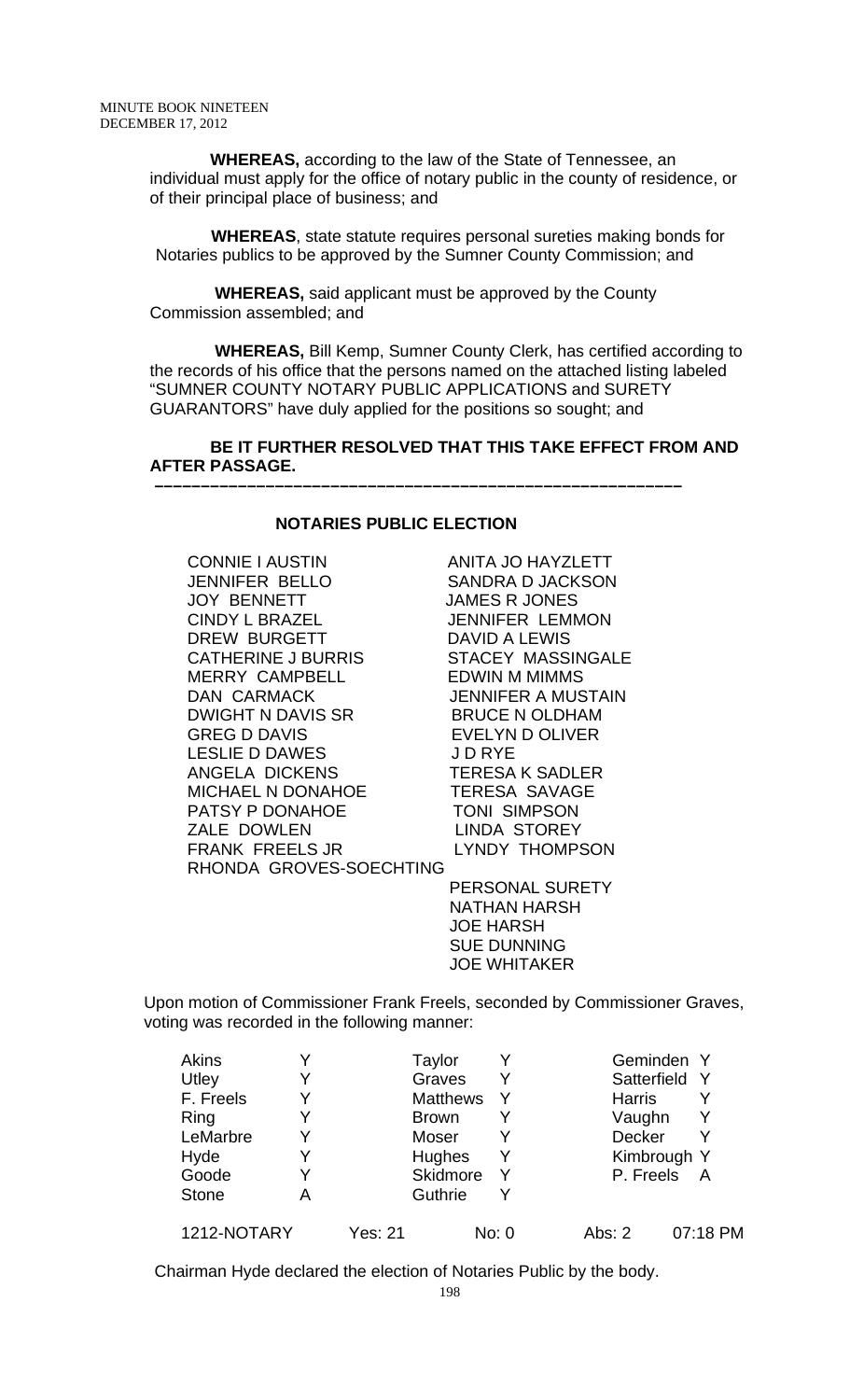# **COMMITTEE ON COMMITTEES**

\_\_\_\_\_\_\_\_\_\_\_\_\_\_\_\_\_\_\_\_\_\_\_\_\_\_\_\_\_\_\_\_\_\_\_\_\_\_\_\_\_\_\_\_\_\_\_\_\_\_\_\_\_\_\_\_\_\_\_\_\_\_\_\_\_\_\_\_\_

Commissioner Stone brought forth the re-appointment of Jim Hodges on the Industrial Development Board. Upon motion of Commissioner Stone, seconded by Commissioner LeMarbre, the Commission voted unanimously to approve the re-appointment of Mr. Hodges to a five-year term.

Commissioner Stone brought forth the expiring four-year terms of Billy Still and Jimmy Anderson on the Emergency 911 Communications District Board. Upon motion of Commissioner Stone, seconded by Commissioner Geminden, the Commission voted unanimously to approve the re-appointments of Mr. Still and Mr. Anderson to four-year terms.

Commissioner Stone brought forth the expiring four-year terms of Howell Wilson, Paul D. Freels, Larry Tate and Steve Graves on the Health and Safety Standards Board. Upon motion of Commissioner Stone, seconded by Commissioner Skidmore, the Commission voted unanimously to approve the re-appointments of Mr. Wilson and Mr. Tate and Commissioners Graves and Paul Freels to four-year terms.

Commissioner Stone noted the following appointments for next month:

• Agricultural Extension Committee 2-Year Term Ralph Cook/Farmer, Steve Graves, Commissioner; and Vivian Reece/ Farm Woman

## **HIGHWAY COMMISSION**

\_\_\_\_\_\_\_\_\_\_\_\_\_\_\_\_\_\_\_\_\_\_\_\_\_\_\_\_\_\_\_\_\_\_\_\_\_\_\_\_\_\_\_\_\_\_\_\_\_\_\_\_\_\_\_\_\_\_\_\_\_\_\_\_\_\_\_\_\_\_\_\_\_\_\_

There was no report from the Highway Commission.

### **EDUCATION COMMITTEE**

**\_\_\_\_\_\_\_\_\_\_\_\_\_\_\_\_\_\_\_\_\_\_\_\_\_\_\_\_\_\_\_\_\_\_\_\_\_\_\_\_\_\_\_\_\_\_\_\_\_\_\_\_\_\_\_\_\_\_\_\_\_\_\_\_\_\_\_\_\_** 

 Commissioner Decker stated that the Education Committee will hear a proposal from Volunteer State Community College on continuing adult education in Sumner County.

**\_\_\_\_\_\_\_\_\_\_\_\_\_\_\_\_\_\_\_\_\_\_\_\_\_\_\_\_\_\_\_\_\_\_\_\_\_\_\_\_\_\_\_\_\_\_\_\_\_\_\_\_\_\_\_\_\_\_\_\_\_\_\_\_\_\_\_\_\_** 

### **GENERAL OPERATIONS COMMITTEE**

Commissioner Skidmore reported that General Operations Committee met and is moving forward with plans for the emergency services complex.

**\_\_\_\_\_\_\_\_\_\_\_\_\_\_\_\_\_\_\_\_\_\_\_\_\_\_\_\_\_\_\_\_\_\_\_\_\_\_\_\_\_\_\_\_\_\_\_\_\_\_\_\_\_\_\_\_\_\_\_\_\_\_\_\_\_\_\_\_\_** 

### **EMERGENCY SERVICES COMMITTEE**

There was no report from the Emergency Services Committee.

## **PUBLIC SERVICES COMMITTEE**

**\_\_\_\_\_\_\_\_\_\_\_\_\_\_\_\_\_\_\_\_\_\_\_\_\_\_\_\_\_\_\_\_\_\_\_\_\_\_\_\_\_\_\_\_\_\_\_\_\_\_\_\_\_\_\_\_\_\_\_\_\_\_\_\_\_\_\_\_\_** 

**\_\_\_\_\_\_\_\_\_\_\_\_\_\_\_\_\_\_\_\_\_\_\_\_\_\_\_\_\_\_\_\_\_\_\_\_\_\_\_\_\_\_\_\_\_\_\_\_\_\_\_\_\_\_\_\_\_\_\_\_\_\_\_\_\_\_\_\_\_** 

There was no report from the Public Services Committee.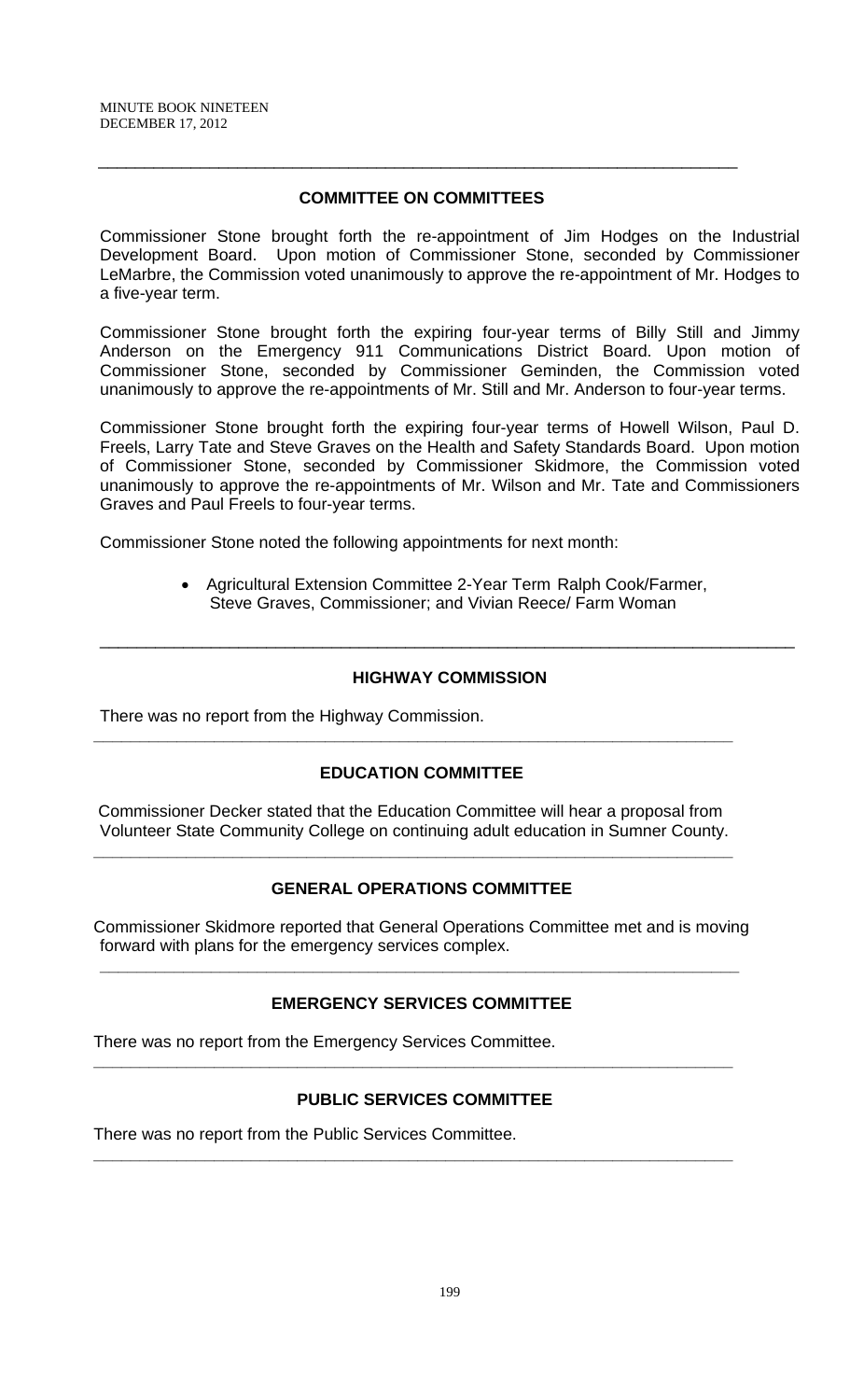MINUTE BOOK NINETEEN DECEMBER 17, 2012

### **LEGISLATIVE COMMITTEE**

Commissioner Moser introduced the following resolution and moved for approval. Commissioner Skidmore seconded the motion.

#### **1212-01 A RESOLUTION DIRECTING THE LAW DIRECTOR AND THE FINANCE DIRECTOR TO TRACK THE OUTCOME OF ANY LITIGATION FILED AGAINST HALO AND CONTACT THE COURT APPOINTED RECEIVER TO DETERMINE IF FUNDS DESIGNATED TO THE INDIAN LAKE TIF PROJECT WERE PROPERLY USED**

**WHEREAS,** recent litigation has been filed by the court appointed receivers against HALO Properties; and

**WHEREAS,** this litigation raises issues regarding accounting practices and how funds were spent; and

**WHEREAS,** as part of the Indian Lake TIF review analysis of funds spent on that project should be monitored.

**THEREFORE, BE IT RESOLVED** by the Sumner County Board of County Commissioners meeting in regular session on the  $17<sup>th</sup>$  day of December, 2012 that this body does hereby direct the Law Director and the Finance Director to track the outcome of any litigation filed against HALO and contact the court appointed receiver to determine if funds designated to the Indian Lake TIF project were properly used.

The electronic vote was recorded in the following manner:

\_\_\_\_\_\_\_\_\_\_\_\_\_\_\_\_\_\_\_\_\_\_\_\_\_\_\_\_\_\_\_\_\_\_\_\_\_\_\_\_\_\_\_\_\_\_\_\_\_\_\_\_\_\_\_\_\_\_\_\_\_\_\_\_

| <b>Akins</b> |                | Taylor          |          | Geminden Y    |  |
|--------------|----------------|-----------------|----------|---------------|--|
| Utley        |                | Graves          |          | Satterfield   |  |
| F. Freels    |                | <b>Matthews</b> |          | <b>Harris</b> |  |
| Ring         |                | <b>Brown</b>    |          | Vaughn        |  |
| LeMarbre     |                | Moser           |          | <b>Decker</b> |  |
| Hyde         |                | <b>Hughes</b>   |          | Kimbrough Y   |  |
| Goode        |                | <b>Skidmore</b> |          | P. Freels     |  |
| <b>Stone</b> |                | Guthrie         |          |               |  |
| 1212-01      | <b>Yes: 23</b> | No: 0           | Abs: $0$ | 07:22 PM      |  |

Chairman Hyde declared Resolution 1212-01 approved by the body.

Commissioner Moser introduced the following resolution and moved for approval. Commissioner Frank Freels seconded the motion.

\_\_\_\_\_\_\_\_\_\_\_\_\_\_\_\_\_\_\_\_\_\_\_\_\_\_\_\_\_\_\_\_\_\_\_\_\_\_\_\_\_\_\_\_\_\_\_\_\_\_\_\_\_\_\_\_\_\_

### **1212-02 A RESOLUTION AUTHORIZING ACTION, INCLUDING FURTHER INVESTIGATION, NEGOTIATION AND IF NECESSARY LITIGATION TO PROTECT THE INTEREST OF THE COUNTY, DESIGNATING THE TIF AD HOC COMMITTEE TO ACT FOR THIS BODY, AND APPROPRIATING UP TO \$150,000.00 FOR EXPENSES AND COSTS OF THESE ACTIONS**

**WHEREAS**, this body, through its Ad Hoc TIF committee, has undertaken extensive research and delved into issues relating to the Indian Lake TIF bonds; and

**WHEREAS,** through assistance of experts and outside counsel, the committee has identified several issues regarding the structure of the Indian Lake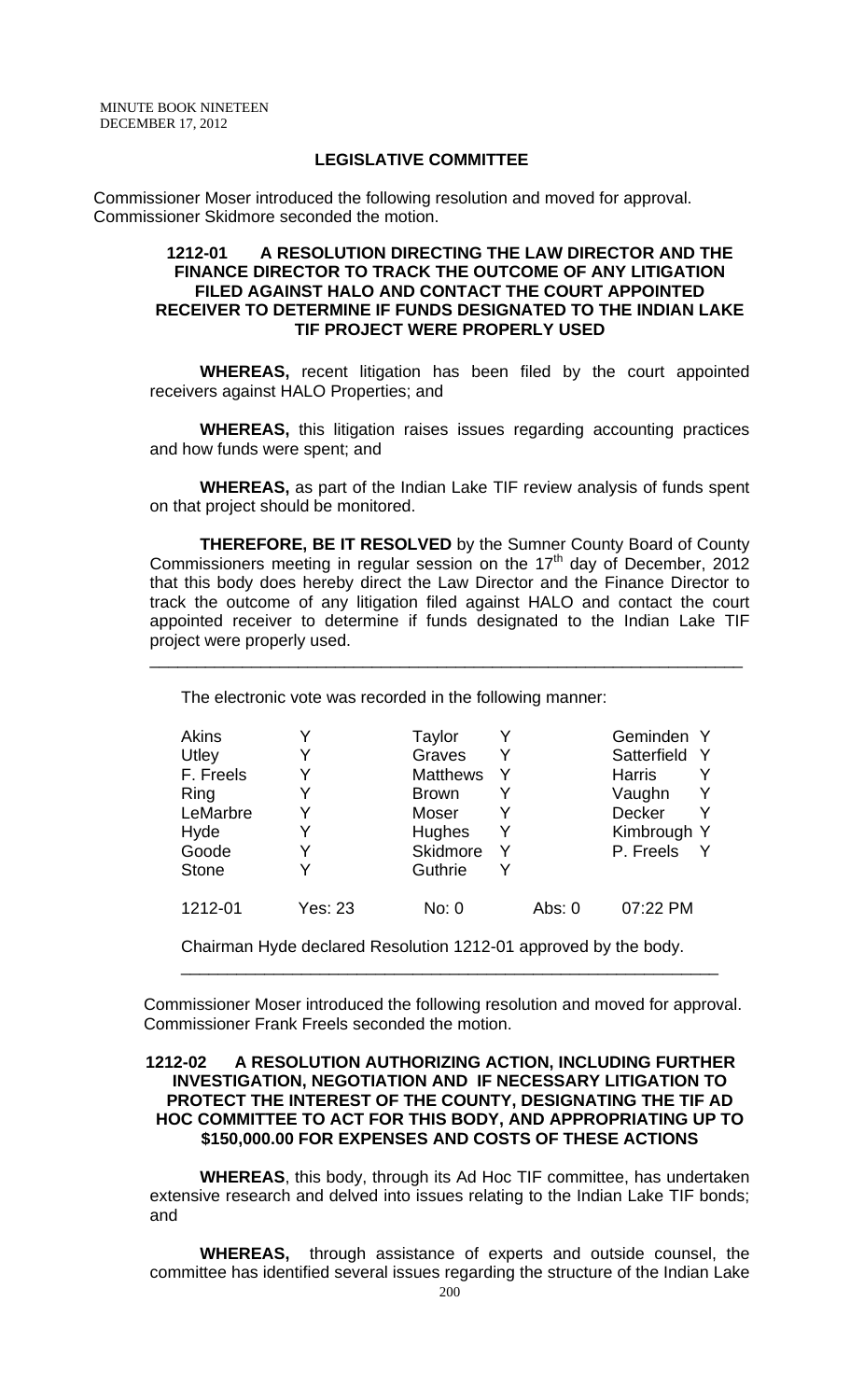TIF bond issues which need to be further addressed through additional research, negotiation and if necessary litigation.

**THEREFORE, BE IT RESOLVED** by the Sumner County Board of County Commissioners, meeting in regular session on this the  $17<sup>th</sup>$  day of December, 2012 that this body believes that it is in the best interest of the county to pursue further action, including additional research, negotiation and if necessary, litigation to maintain the rights of Sumner County as it relates to the Indian Lake TIF bonds; and

**BE IT FURTHER RESOLVED** that this body does hereby designate the Ad Hoc TIF committee to work with the Law Director and outside counsel to determine the best manner to protect the interests of the county; and

**BE IT FURTHER RESOLVED** that this body hereby appropriates up to \$150,000.00 from County General Fund's Unassigned Fund Balance to contracted services-office of Law Director for payment of legal fees, experts and other costs associated with investigation and litigation of these claims; and

**BE IT FURTHER RESOLVED** that the chairman of the Ad Hoc TIF committee shall continue to call Ad Hoc TIF Committee meetings as necessary and shall make quarterly reports to this body of the status of this matter; and

**BE IT FURTHER RESOLVED** that the City of Hendersonville shall be invited to participate in any negotiation or litigation relative to these matters so as to protect the City's interest, on the condition that the City shall bear its pro-rata share of all costs thereof and pay its portion of all costs as the matter progresses.

\_\_\_\_\_\_\_\_\_\_\_\_\_\_\_\_\_\_\_\_\_\_\_\_\_\_\_\_\_\_\_\_\_\_\_\_\_\_\_\_\_\_\_\_\_\_\_\_\_\_\_\_\_\_\_\_\_\_\_\_\_\_\_\_

Upon discussion, Commissioner Hughes moved, seconded by Commissioner Ring, for the Commission go into executive session.

The electronic vote was recorded in the following manner:

| Akins         |         | Taylor          |          | Utley         |   |
|---------------|---------|-----------------|----------|---------------|---|
| Satterfield   |         | <b>Matthews</b> |          | <b>Harris</b> | v |
| Ring          |         | <b>Brown</b>    |          | Vaughn        |   |
| LeMarbre      |         | <b>Decker</b>   |          | Hyde          | N |
| <b>Hughes</b> |         | Kimbrough Y     |          | Goode         |   |
| P. Freels     |         | <b>Stone</b>    | N        | Guthrie       |   |
| <b>EXEC</b>   | Yes: 15 | No: 3           | Abs: $0$ | 07:25 PM      |   |

Chairman Hyde declared the Commission in executive session at 7:25 p.m. as approved by the body and ordered that the chambers be cleared of all but commissioners.

\_\_\_\_\_\_\_\_\_\_\_\_\_\_\_\_\_\_\_\_\_\_\_\_\_\_\_\_\_\_\_\_\_\_\_\_\_\_\_\_\_\_\_\_\_\_\_\_\_\_\_\_\_\_\_\_\_\_

After Chairman Hyde declared the Commission back in session from executive session, the electronic vote on the resolution was recorded in the following manner:

| Akins        |   | Taylor          |   | Geminden Y    |
|--------------|---|-----------------|---|---------------|
| Utley        | A | Graves          |   | Satterfield N |
| F. Freels    |   | <b>Matthews</b> |   | <b>Harris</b> |
| Ring         |   | <b>Brown</b>    |   | Vaughn        |
| LeMarbre     |   | Moser           |   | Decker        |
| Hyde         |   | <b>Hughes</b>   | N | Kimbrough N   |
| Goode        | N | Skidmore        |   | P. Freels     |
| <b>Stone</b> |   | Guthrie         |   |               |
|              |   | 201             |   |               |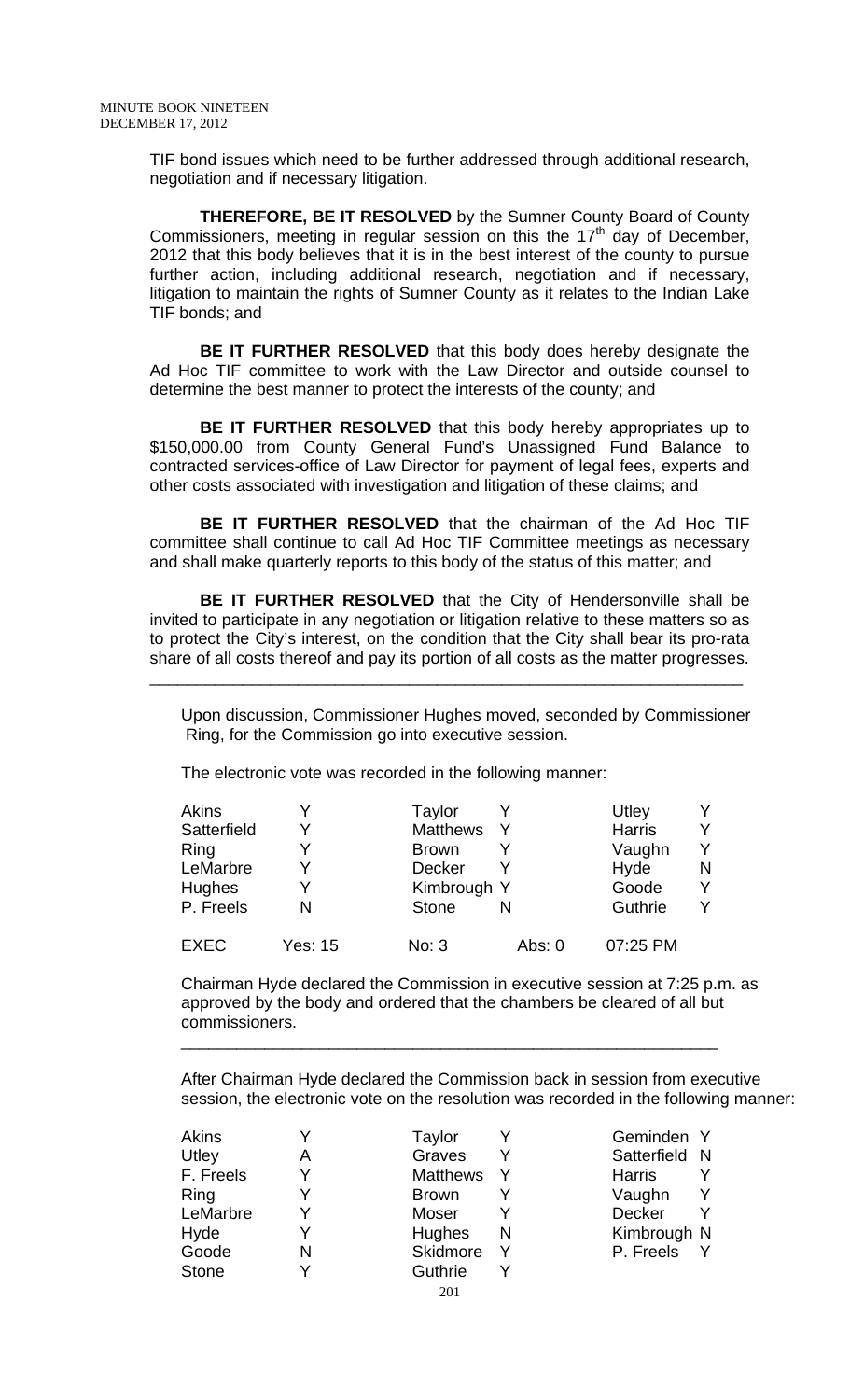1212-02 Yes: 18 No: 4 Abs: 1 07:52 PM

Chairman Hyde declared the Resolution 1212-02 approved by the body. \_\_\_\_\_\_\_\_\_\_\_\_\_\_\_\_\_\_\_\_\_\_\_\_\_\_\_\_\_\_\_\_\_\_\_\_\_\_\_\_\_\_\_\_\_\_\_\_\_\_\_\_\_\_\_\_\_\_

Commissioner Moser introduced the following resolution and moved for approval. Commissioner Taylor seconded the motion.

#### **1212-03 A RESOLUTION SETTING THE REGULAR MEETINGS OF THE SUMNER COUNTY BOARD OF COUNTY COMMISSIONERS DURING THE 2013 CALENDAR YEAR**

 **BE IT RESOLVED** by the Sumner County Board of County Commissioners meeting in regular session on this the  $17<sup>th</sup>$  day of December, 2012 that this body hereby sets its regular meetings at 7:00 p.m. (local time) at the Sumner County Administration Building, 355 North Belvedere Drive, Gallatin, Tennessee, on the following dates in 2012:

Monday, January 28,  $(4^{th}$  Monday) Monday, July 15,  $(3^{rd}$  Monday) Monday, February 25,  $(4^{\text{th}}$  Monday)<br>Monday, March 18,  $(3^{\text{rd}}$  Monday) Monday, April 15,  $(3^{rd}$  Monday) Monday, October 21,  $(3^{rd}$  Monday)<br>Monday, May 20,  $(3^{rd}$  Monday) Monday, November 18,  $(3^{rd}$  Monda

Monday, February 25, (4<sup>th</sup> Monday) Monday, August 19, (3<sup>rd</sup> Monday)<br>Monday, March 18, (3<sup>rd</sup> Monday) Monday, September16, (3<sup>rd</sup> Monday)<br>Monday, April 15, (3<sup>rd</sup> Monday) Monday, October 21, (3<sup>rd</sup> Monday) Monday, May 20, (3<sup>rd</sup> Monday) Monday, November 18, (3<sup>rd</sup> Monday)<br>Monday, June 17, (3<sup>rd</sup> Monday) Monday, December 16, (3<sup>rd</sup> Monday) Monday, December 16, (3rd Monday)

**BE IT FURTHER RESOLVED** that this body shall consider at such meetings all matters which may properly be considered at regular meetings of this body; and

**BE IT FURTHER RESOLVED** that the County Clerk is directed to have published the required notice of this resolution.

\_\_\_\_\_\_\_\_\_\_\_\_\_\_\_\_\_\_\_\_\_\_\_\_\_\_\_\_\_\_\_\_\_\_\_\_\_\_\_\_\_\_\_\_\_\_\_\_\_\_\_\_\_\_\_\_\_\_\_\_\_\_\_\_

Chairman Hyde declared Resolution 1212-03 approved upon unanimous voice vote of the body.

Commissioner Moser introduced the following resolution and moved for approval. Commissioner Vaughn seconded the motion.

\_\_\_\_\_\_\_\_\_\_\_\_\_\_\_\_\_\_\_\_\_\_\_\_\_\_\_\_\_\_\_\_\_\_\_\_\_\_\_\_\_\_\_\_\_\_\_\_\_\_\_\_\_\_\_\_\_\_\_\_\_\_\_\_

## **1212-04 A RESOLUTION APPOINTING THE JUDICIAL MAGISTRATES OF SUMNER COUNTY**

**BE IT RESOLVED** by the Sumner County Board of County Commissioners meeting in regular session on this the 17<sup>th</sup> day of December, 2012, that this body hereby appoints the following individuals as Judicial Magistrates; and

**BE IT FURTHER RESOLVED** that the Judicial Magistrates shall serve a one year term or until a successor is appointed.

Downey, William E. Communication Contract Contract Contract Contract Contract Contract Contract Contract Contract Contract Contract Contract Contract Contract Contract Contract Contract Contract Contract Contract Contract Draper, Todd H. Porter, Erika S. Gann, Robert J. **Ridings**, Bobby W. Gilbreath, William J. Short, John C. Hille, Jennifer **Smith, William W.** Kittrell, Bruce Whiteside, Lee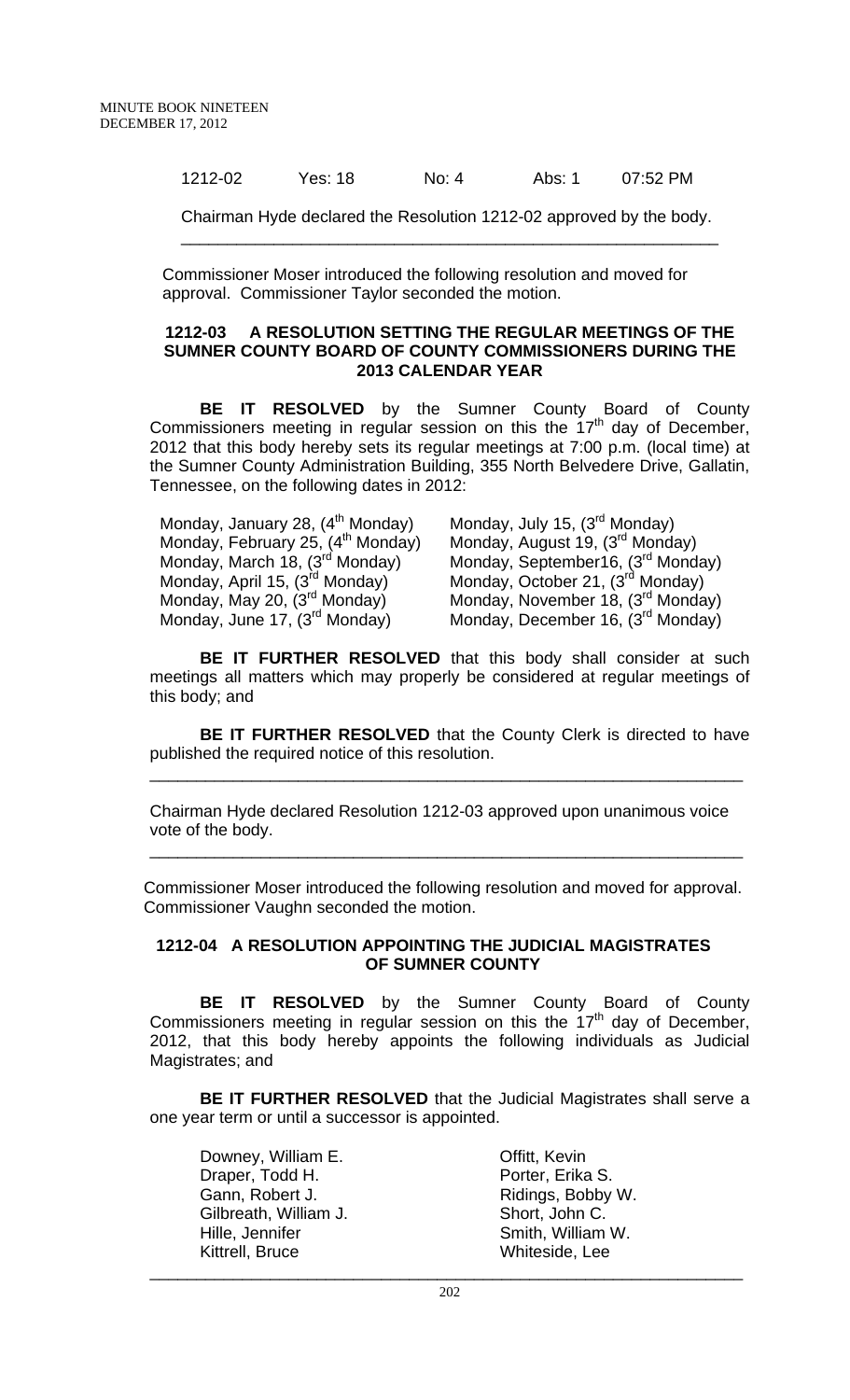Chairman Hyde declared Resolution 1212-04 approved upon unanimous voice vote of the body.

\_\_\_\_\_\_\_\_\_\_\_\_\_\_\_\_\_\_\_\_\_\_\_\_\_\_\_\_\_\_\_\_\_\_\_\_\_\_\_\_\_\_\_\_\_\_\_\_\_\_\_\_\_\_\_\_\_\_\_\_\_\_\_\_

# **BUDGET COMMITTEE**

Commissioner Moser introduced the following resolution and moved for approval. Commissioner Harris seconded the motion.

### **1212-05 A RESOLUTION APPROPRIATING \$156,862 FROM THE CAPITAL PROJECTS FUND FOR COURTHOUSE AND JAIL CAPITAL EXPENDITURES**

 **BE IT RESOLVED** by the Sumner County Board of County Commissioners meeting in regular session on this the  $17<sup>th</sup>$  day of December, 2012 that this body does hereby appropriate \$156,862 from the Capital Projects Fund for Courthouse and Jail capital expenditures as shown on the attached document; and

**BE IT FURTHER RESOLVED,** that of the appropriation \$23,809 is to be reimbursed to the Courthouse and Jail Maintenance Fund for capital expenditures paid in this fiscal year; and

**BE IT FURTHER RESOLVED,** that of the appropriation, \$133.053 is for capital expenditures consisting of \$83.053 as attached and \$50,000 for future capital expenditures if needed.

\_\_\_\_\_\_\_\_\_\_\_\_\_\_\_\_\_\_\_\_\_\_\_\_\_\_\_\_\_\_\_\_\_\_\_\_\_\_\_\_\_\_\_\_\_\_\_\_\_\_\_\_\_\_\_\_\_\_\_\_\_\_\_\_

Chairman Hyde recognized County Executive Anthony Holt who stated that the additional funds were needed because the court fees have been in decline and the costs are going up to maintain buildings and equipment.

Chairman Hyde recognized County Finance Director David Lawing who clarified why the funds were needed to meet expenses.

The electronic vote was recorded in the following manner:

| <b>Akins</b> |                | Taylor          |        | Geminden Y    |    |
|--------------|----------------|-----------------|--------|---------------|----|
| Utley        |                | Graves          |        | Satterfield   | -N |
| F. Freels    |                | <b>Matthews</b> |        | <b>Harris</b> |    |
| Ring         |                | <b>Brown</b>    |        | Vaughn        |    |
| LeMarbre     |                | Moser           |        | <b>Decker</b> |    |
| Hyde         |                | Hughes          |        | Kimbrough Y   |    |
| Goode        |                | Skidmore        |        | P. Freels     |    |
| <b>Stone</b> |                | Guthrie         |        |               |    |
| 1212-05      | <b>Yes: 22</b> | No: 1           | Abs: 0 | 07:58 PM      |    |

Chairman Hyde declared the resolution approved by the body on the first and final reading.

\_\_\_\_\_\_\_\_\_\_\_\_\_\_\_\_\_\_\_\_\_\_\_\_\_\_\_\_\_\_\_\_\_\_\_\_\_\_\_\_\_\_\_\_\_\_\_\_\_\_\_\_\_\_\_\_\_\_

### **RULES AND PROCEDURES**

There was no report from the Rules and Procedures Committee.